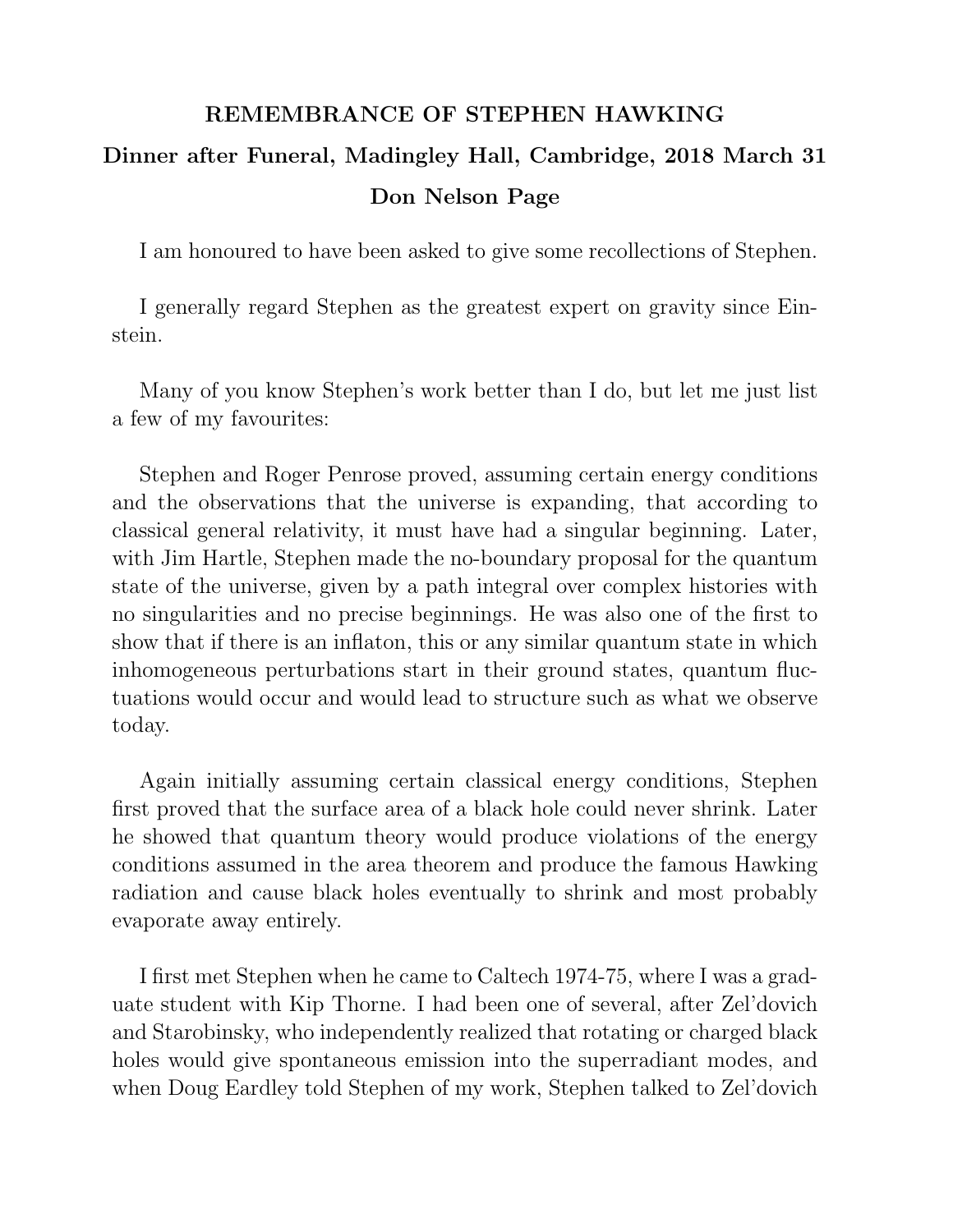and Starobinsky about it, liked their idea but was not satisfied with their derivation, and so did it himself in late 1973, finding to the surprise of all of us, that all black holes emit radiation, not just rotating or charged ones.

After learning of Hawking's exciting new results, I began making numerical calculations of the rates for the various frequencies ("calculating the colour of a black hole," as Richard Feynman later described my 1976 Ph.D. thesis). During Hawking's 1974-75 visit to Caltech, I discussed these issues with him and also wrote a paper with him deducing an upper limit to the number of primordial black holes small enough to have emitted much radiation by the present time. However, inflation may have made the early universe so smooth that very few primordial black holes were formed, and we have no firm positive lower limit on their number density.

After finishing my Ph.D., I had the great opportunity to be Stephen's postdoc here in Cambridge 1976-79, working on Euclidean quantum gravity and finding some new gravitational instantons. I also had the privilege to live with the Hawkings and help him get up, get dressed, eat breakfast, and go into DAMTP on Silver Street, while Jane got their children ready for school.

As many of you know, Stephen and I had different theological opinions, which Stephen generally accepted with his good-natured humour. For example, in the morning before getting Stephen up, I would usually read the Bible and then often tell Stephen a bit of what I had read.

On day I told Stephen about Matthew 8:28-34. where Jesus cast out an evil spirit into swine who rushed down into the sea. Stephen responded, "The Society for the Prevention of Cruelty to Animals wouldn't like that story, would they?"

Another morning I recounted to Stephen the parable of the worker in the vineyard in Matthew 20:1-16 (where all got paid the same full day's pay, no matter how long they had worked), and Stephen retorted, "The trade unions would not like that story, would they?"